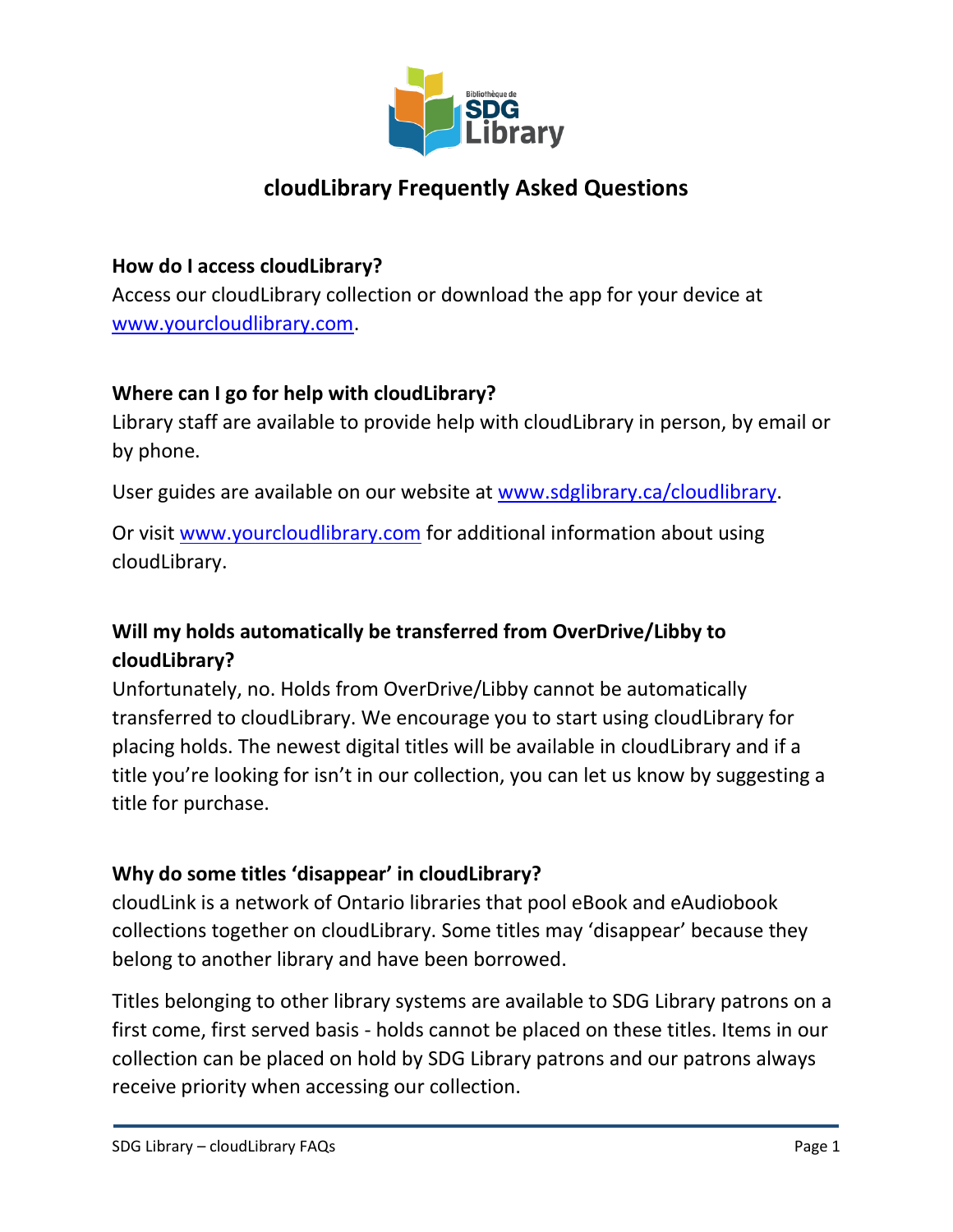# **When I search in the cloudLibrary app or website, am I searching just the SDG Library collection?**

No. A search on the cloudLibrary app or website will show results from all of the partners in cloudLink.

# **How do I suggest a title for purchase in cloudLibrary?**

In both the cloudLibrary app and desktop, select **Suggestions for Library** view under **Filters**, search for your title, and click on the **Suggest to Library** button.

# **Will I be notified when a cloudLibrary eBook or eAudiobook I have on hold becomes available for check out?**

A message will appear in your **Message Center** telling you the item is available for downloading. You will have four days to download it before the hold is removed. You may also sign up to receive an email notification when an item on hold is available by entering your email address in the **Email Notification Tab** of **Account Profile** settings.

#### **Why should I manually return my eBooks and eAudiobooks?**

eBooks and eAudiobooks are automatically returned at the end of the loan period. However, you have the option to return them early if you are finished with them prior to that date.

Manually returning items early gives you space in your account to access other titles and is a courtesy to others who may be waiting to enjoy the book that you just finished.

To return an item manually in the mobile app, go to **My Books**, click on **List View**, and select the book you'd like to return.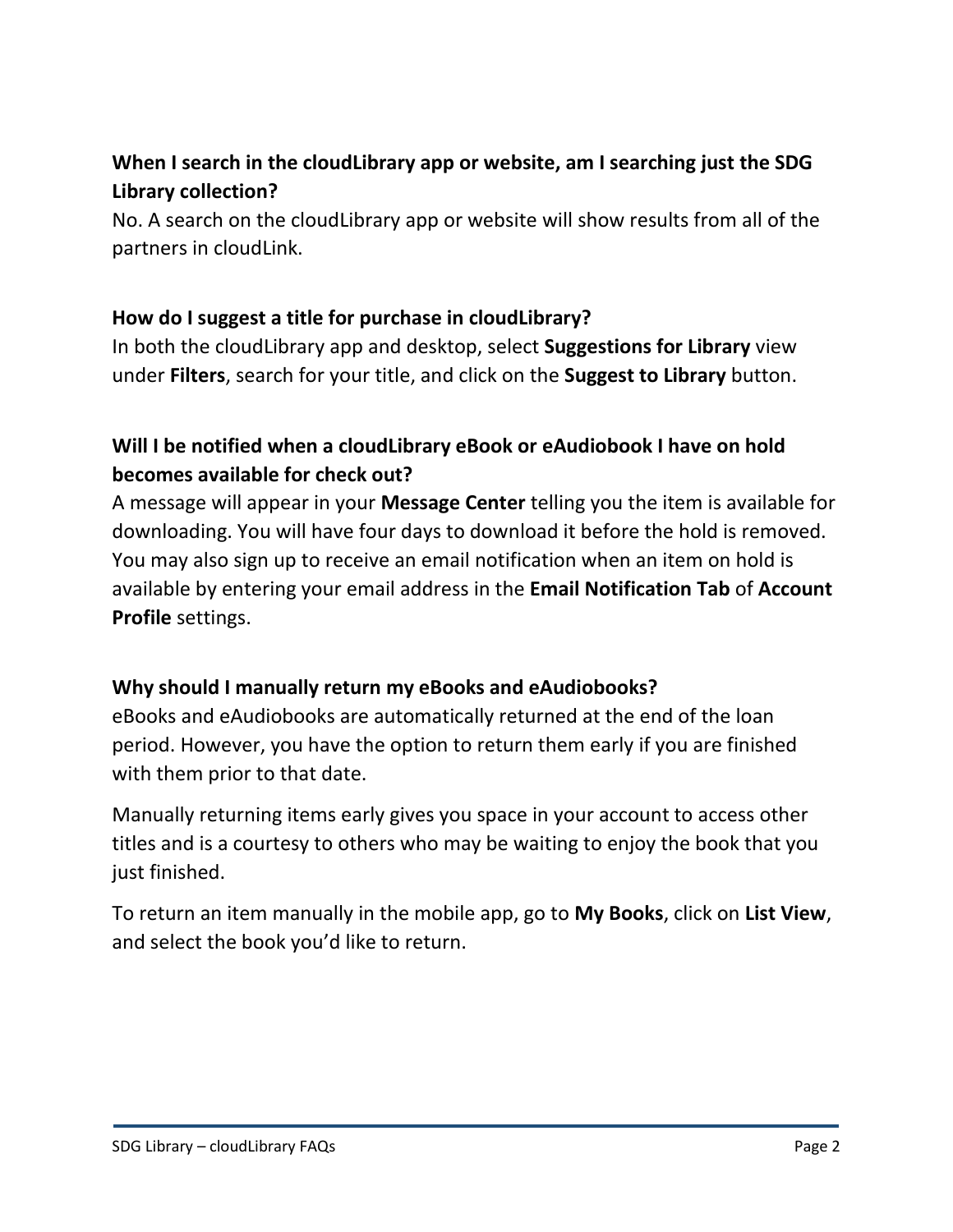# **Can I add multiple library cards to the mobile cloudLibrary app?**

Yes! Go to **Account – View Cards** in the mobile app and tap **Add New** in the top right corner.

You may switch between library accounts within the cloudLibrary mobile app and you can 'lock' an account with a PIN if you wish to restrict access to it within the app. To do this, tap **Options** on the image of the library card and select **Lock**.

## **What should I do if an eAudiobook playback stops or skips?**

Sometimes a playback will stop or skip unexpectedly when listening to eAudiobooks on the Android version of the cloudLibrary mobile app. cloudLibrary has acknowledged that this is a known issue and their technical team is working on an update for the app.

# **Audiobook is not downloading or only streams from mobile app?**

If an eAudiobook seems to download to the mobile app but when opened, it defaults to streaming content, go into **Account – Cellular Data Usage** and switch off the **Streaming Audio** option, while ensuring that **Downloading Audio** remains switched on.

#### **Download Failed – Android Devices**

If you get the **Download Failed** message or are otherwise unable to download items to the cloudLibrary app on your Android device, you may need to give the app permissions to access device storage.

On your Android device, go to **Settings – Apps**, select the cloudLibrary app, go to **Permissions** and turn on **Storage**.

#### **Can I cancel a hold?**

To cancel a hold, go to **My Books** and click **Holds**. This will show all the books you have on hold. Tap on the title that you would like to take off hold and tap on the button **Remove Hold** button.